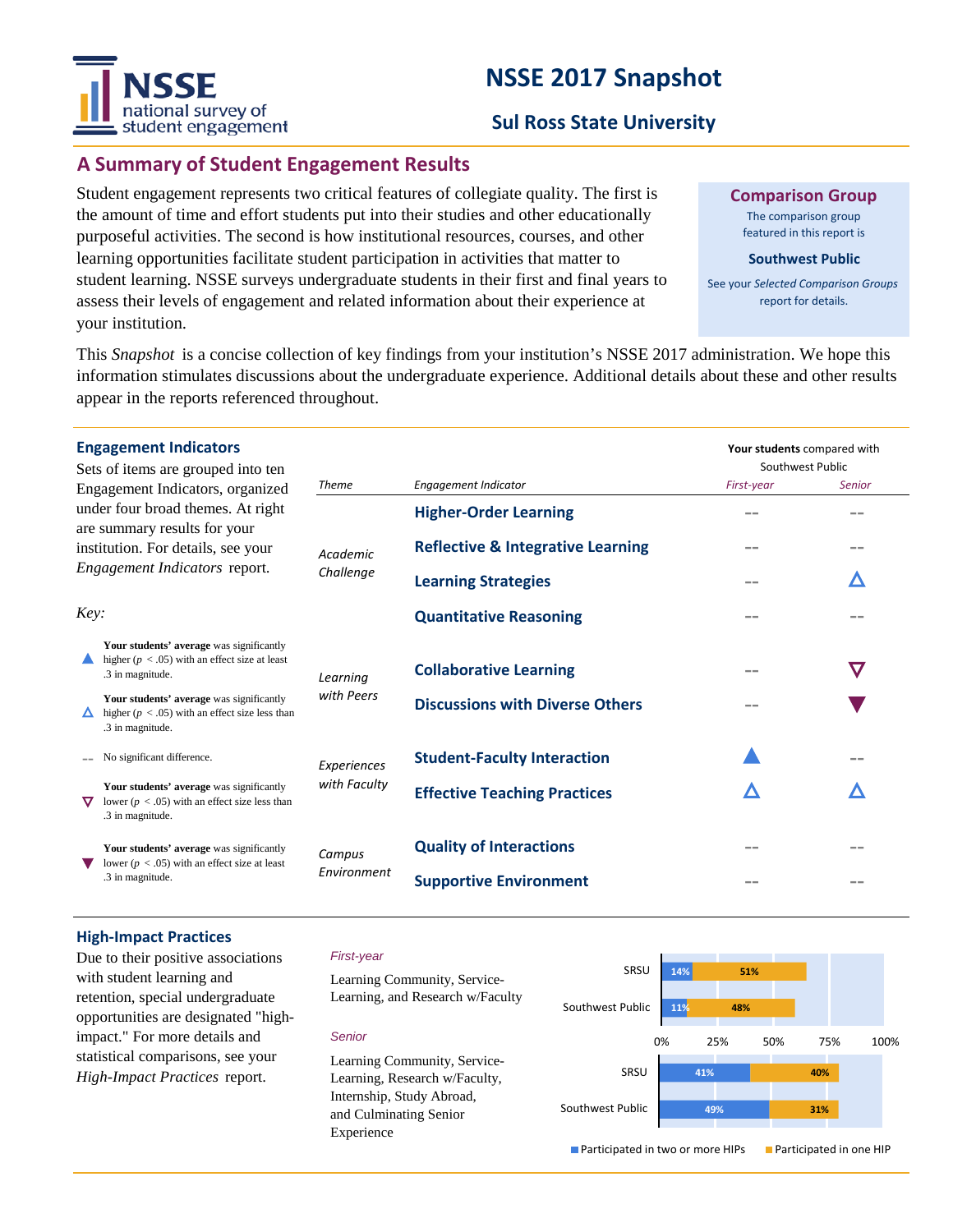

# **NSSE 2017 Snapshot**

# **Sul Ross State University**

# **Academic Challenge: Additional Results**

The Academic Challenge theme contains four Engagement Indicators as well as several important individual items. The results presented here provide an overview of these individual items. For more information about the Academic Challenge theme, see your *Engagement Indicators* report. To further explore individual item results, see your *Frequencies and Statistical Comparisons,* the *Major Field Report,* the *Online Institutional Report,* or the Report Builder—Institution Version.



#### **Reading and Writing**

These figures summarize the number of hours your students spent reading for their courses and the average number of pages of assigned writing compared to students in your comparison group. Each is an estimate calculated from two or more separate survey questions.



### **Challenging Students to Do Their Best Work <b>Academic Emphasis**

To what extent did students' courses challenge them to do their best work? Response options ranged from  $1 = "Not at all"$ to  $7 =$  "Very much."



How much did students say their institution emphasizes spending significant time studying and on academic work? Response options included "Very much," "Quite a bit," "Some," and "Very little."

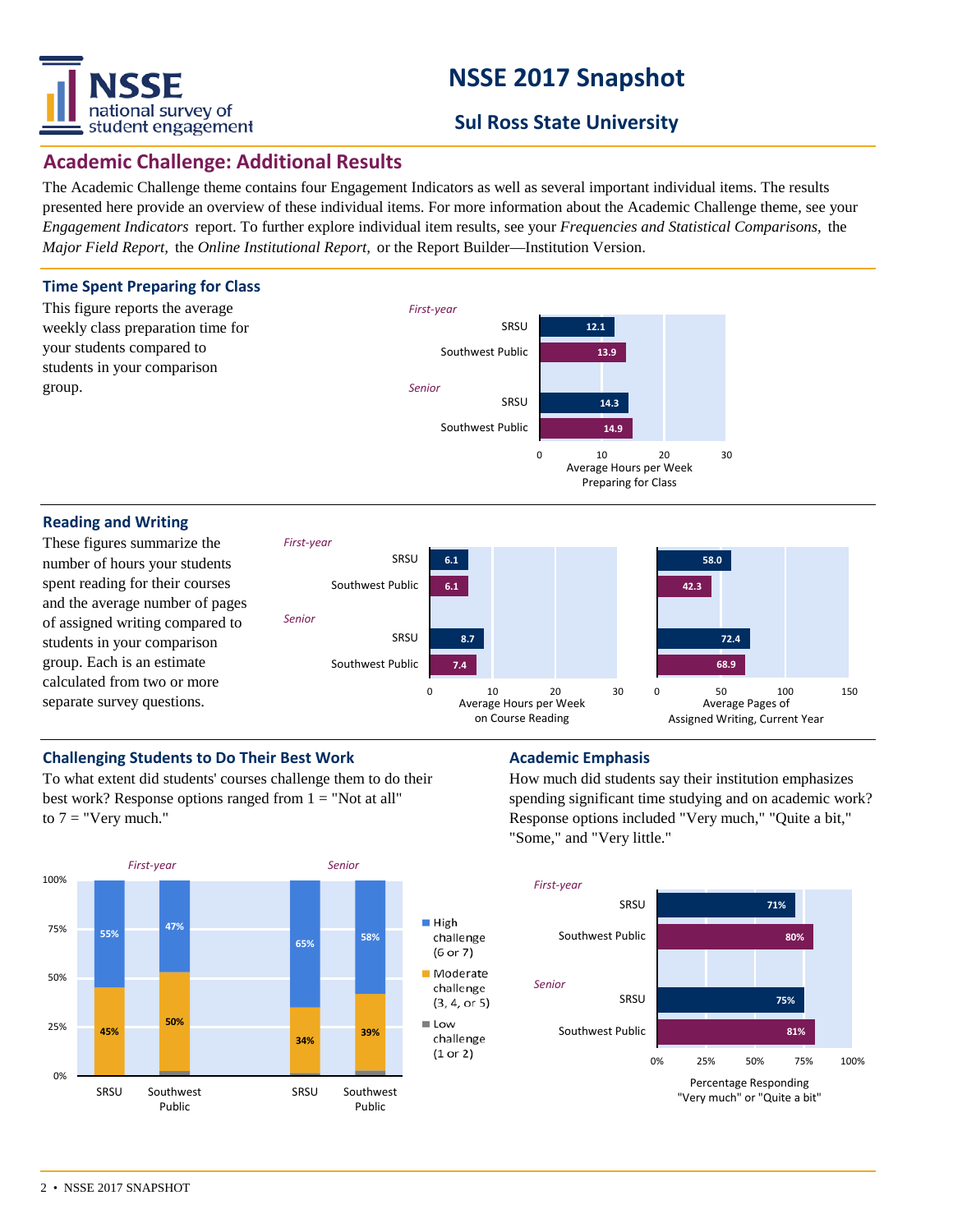# national survey of student engagement

# **NSSE 2017 Snapshot**

# **Sul Ross State University**

### **Item Comparisons**

By examining individual NSSE questions, you can better understand what contributes to your institution's performance on the Engagement Indicators. This section displays the five questions<sup>a</sup> on which your students scored the highest and the five questions on which they scored the lowest, relative to students in your comparison group. Parenthetical notes indicate whether an item belongs to a specific Engagement Indicator or is a High-Impact Practice. While these questions represent the largest differences (in percentage points), they may not be the most important to your institutional mission or current program or policy goals. For additional results, see your *Frequencies and Statistical Comparisons* report.

#### **First-year**

#### **Highest Performing Relative to Southwest Public**

| Talked about career plans with a faculty member <sup>b</sup> (SF)                                           |  |  |  |  |  |
|-------------------------------------------------------------------------------------------------------------|--|--|--|--|--|
| Discussed course topics, ideas, or concepts with a faculty member outside of class <sup>b</sup> (SF)        |  |  |  |  |  |
| Instructors provided prompt and detailed feedback on tests or completed assignments <sup>c</sup> (ET)       |  |  |  |  |  |
| Quality of interactions with other administrative staff and offices $(\cdot\cdot\cdot)^d$ (QI)              |  |  |  |  |  |
| Discussed your academic performance with a faculty member <sup>b</sup> (SF)                                 |  |  |  |  |  |
| <b>Lowest Performing Relative to Southwest Public</b>                                                       |  |  |  |  |  |
| Applying facts, theories, or methods to practical problems or new situations <sup><math>c</math></sup> (HO) |  |  |  |  |  |

Evaluating a point of view, decision, or information source $^{\rm c}$  (HO)

Institution emphasis on studying and academic work<sup>c</sup>

Institution emphasis on providing support to help students succeed academically<sup>c</sup> (SE)

Spent more than 15 hours per week preparing for class



Percentage Point Difference with Southwest Public

#### **Senior**

#### **Highest Performing Relative to Southwest Public**

| Instructors provided prompt and detailed feedback on tests or completed assignments <sup>c</sup> (ET) |  |  |  |  |  |
|-------------------------------------------------------------------------------------------------------|--|--|--|--|--|
| About how many courses have included a community-based project (service-learning)? (HIP)              |  |  |  |  |  |
| Instructors provided feedback on a draft or work in progress <sup>c</sup> (ET)                        |  |  |  |  |  |
| Summarized what you learned in class or from course materials <sup>o</sup> (LS)                       |  |  |  |  |  |
| Reviewed your notes after class <sup>b</sup> (LS)                                                     |  |  |  |  |  |

#### **Lowest Performing Relative to Southwest Public**

| Worked with a faculty member on a research project (HIP)                                  |  |  |  |  |  |  |
|-------------------------------------------------------------------------------------------|--|--|--|--|--|--|
| Discussions with People of a race or ethnicity other than your own <sup>b</sup> (DD)      |  |  |  |  |  |  |
| Discussions with People from an economic background other than your own <sup>b</sup> (DD) |  |  |  |  |  |  |
| Completed a culminating senior experience () (HIP)                                        |  |  |  |  |  |  |

Discussions with... People with religious beliefs other than your own<sup>b</sup> (DD)



Percentage Point Difference with Southwest Public

a. The displays on this page draw from the items that make up the ten Engagement Indicators (EIs), six High-Impact Practices (HIPs), and the additional academic challenge items reported on page 2. Key to abbreviations for EI items: HO = Higher-Order Learning, RI = Reflective & Integrative Learning, LS = Learning Strategies, QR = Quantitative Reasoning, CL = Collaborative Learning, DD = Discussions with Diverse Others, SF = Student-Faculty Interaction, ET = Effective Teaching Practices, QI = Quality of Interactions, SE = Supportive Environment. HIP items are also indicated. Item numbering corresponds to the survey facsimile included in your *Institutional Report* and available on the NSSE website.

- b. Combination of students responding "Very often" or "Often." c. Combination of students responding "Very much" or "Quite a bit."
- d. Rated at least 6 on a 7-point scale.

- e. Percentage reporting at least "Some."
- f. Estimate based on the reported amount of course preparation time spent on assigned reading.
- g. Estimate based on number of assigned writing tasks of various lengths.